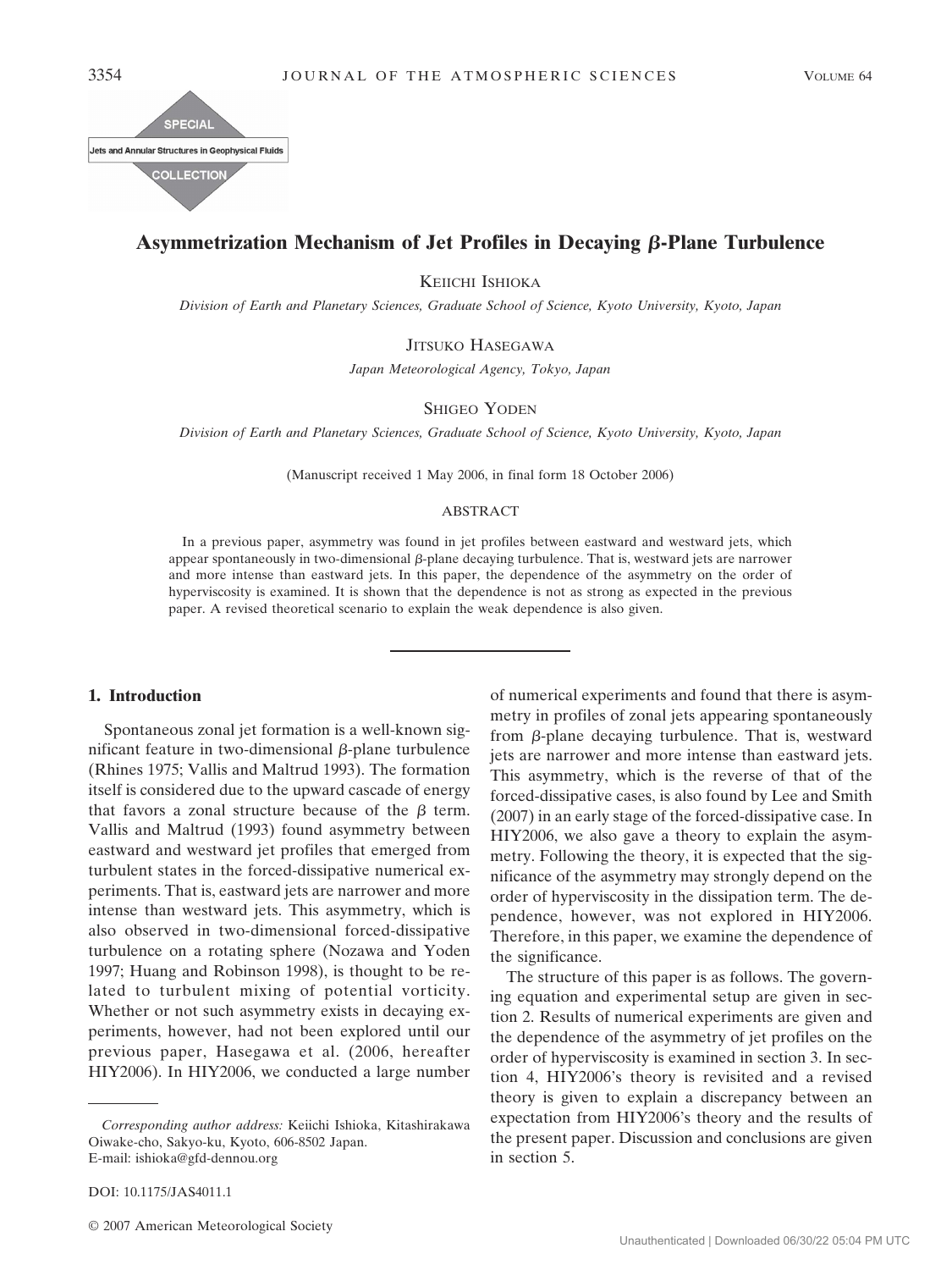## **2. Governing equation and experimental setup**

The system under consideration is a nondivergent two-dimensional flow with hyperviscosity on a  $\beta$  plane. The flow is governed by the vorticity equation

$$
\frac{\partial \zeta}{\partial t} + \frac{\partial \psi}{\partial x} \frac{\partial \zeta}{\partial y} - \frac{\partial \psi}{\partial y} \frac{\partial \zeta}{\partial x} + \beta \frac{\partial \psi}{\partial x} = (-1)^{p+1} \nu_p (\nabla^2)^p \zeta. \tag{1}
$$

Here,  $\zeta = \nabla^2 \psi$  is the vorticity,  $\psi$  is the streamfunction, *x* is the longitude, *y* is the latitude, *t* is the time,  $\nabla^2$  is the Laplacian operator,  $\nu_p$  is the hyperviscosity coefficient, and *p* is the order of the hyperviscosity. Note that the governing equation has been nondimensionalized and we are dealing with nondimensional variables and parameters. We use three values of  $p$ ,  $p = 1, 2$ , and 3 to examine the dependence of the asymmetry of jet profiles on the order of the hyperviscosity. Note that  $p = 1$ corresponds to Newtonian viscosity. The hyperviscosity coefficient is set as small as possible unless enstrophy accumulates near the truncation wavenumber unphysically with the following experimental setup. Depending on *p*, we set the hyperviscosity coefficient as follows:  $\nu_1 = 1 \times 10^{-4}$ ,  $\nu_2 = 1 \times 10^{-7}$ , and  $\nu_3 = 1 \times 10^{-11}$ .

We assume a periodic boundary condition in both *x* and *y* directions

$$
\zeta(x, y + 2\pi, t) = \zeta(x, y, t) = \zeta(x + 2\pi, y, t). \tag{2}
$$

To integrate Eq. (1) numerically, we adopted the Fourier spectral method with the truncation wavenumber of  $K_T$  = 170 for the spatial discretization. The nonlinear term is computed using the transform method with alias free grids,  $512 \times 512$ . The time integration scheme is the classical fourth-order Runge–Kutta scheme.

The initial condition is a random vorticity field the energy spectrum  $E(K)$  of which is given as follows

$$
E(K) \propto \left(\frac{2}{\sqrt{K/K_0} + \sqrt{K_0/K}}\right)^{\gamma},\tag{3}
$$

where  $K = \sqrt{k^2 + l^2}$  is the total wavenumber, *k* is the wavenumber in the *x* direction, and *l* is that in the *y* direction. We set  $K_0 = 32$  and  $\gamma = 1000$ , which means the initial energy spectrum has a sharp peak at the wavenumber  $K = 32$ . The phase of each Fourier component is set randomly. We conduct 11-member ensemble experiments changing the random initial phase. The total energy of the initial state is set to 1/2. This means that the root-mean-square velocity  $(u_0)$  for the initial state is 1. We fix the parameter  $\beta$  as 256. This means that the Rhines wavenumber  $K_{\beta} = \sqrt{\beta/(2u_0)}$  $8\sqrt{2} \approx 11.3$ . We checked that there is no qualitative difference in the following discussion with other sets of  $K_T$ ,  $K_0$ , and  $\beta$  as long as the inequality  $K_\beta \ll K_0 \ll K_T$ holds.

#### **3. Results**

Figure 1 shows the time evolution of the zonal mean zonal wind  $\overline{u}(y, t)$  for a member of ensemble experiments with  $p = 2$  (i.e., the hyperviscosity is of second power of Laplacian, which is also used in HIY2006). Here,  $u = -\partial \psi / \partial y$ , and  $\overline{()} = (1/2\pi) \int_0^{2\pi} ( ) dx$ . As time goes on, zonal jet structures develop and the wavenumber of the zonal profile is close to  $K_\beta$  (in this particular example, it is about 12). In an early stage of the time evolution  $(t \leq 2.0)$ , there is no significant difference between eastward and westward jets. After that, however, westward jets become more intense than eastward jets as found by HIY2006. Here, we define the intensity of a jet as the absolute value of the peak wind velocity. To confirm this asymmetry, we examine the time evolution of  $\overline{u}(y, t)$  of each ensemble member. We introduce a suffix  $j$  ( $j = 1, 2, \ldots, 11$ ) to identify an ensemble member. Using this, we define the maximum speed of eastward and westward jets as

$$
U_{\max}^e(t) = \max_{j \in \Lambda} \left[ \max_{0 \le y \le 2\pi} u_j(y, t) \right],\tag{4}
$$

$$
U_{\max}^w(t) = \max_{j \in \Lambda} \left\{ \max_{0 \le y \le 2\pi} [-u_j(y, t)] \right\},\tag{5}
$$

respectively. Here,  $\Lambda = \{1, 2, \ldots, 11\}$ . Figure 2 shows the time evolutions of  $U_{\text{max}}^e$  and  $U_{\text{max}}^w$  for experiments with the hyperviscosity of  $p = 2$ . Although there is no significant difference between  $U_{\text{max}}^e$  and  $U_{\text{max}}^w$  at an early stage of evolution ( $t \le 1$ ),  $U_{\text{max}}^w$  grows more rapidly than  $U_{\text{max}}^e$  to have a larger value after that.

Until now, we have confirmed the asymmetry found by HIY2006 with ensemble experiments for  $p = 2$  hyperviscosity. Following HIY2006's theory, which is reviewed in the next section, it is expected that the significance of the asymmetry may strongly depend on the order of hyperviscosity *p*. Now, we examine the dependence of the significance. Figure 3 shows the time evolutions of  $U_{\text{max}}^e$  and  $U_{\text{max}}^w$  for  $p = 1$  (Newtonian viscosity) and  $p = 3$  (hyperviscosity of the third power of Laplacian). There are some differences among Fig. 2, Fig. 3a, and Fig. 3b in the timing when  $U_{\text{max}}^{\nu} - U_{\text{max}}^e$ starts growing and the value of  $U_{\text{max}}^w - U_{\text{max}}^e$  at later stages of the time evolutions. However, the dependence of the significance of the asymmetry on  $p$  is not as strong as expected by HIY2006. In the next section, we review HIY2006's theory and propose a revised theory to explain the weak dependence.

## **4. Theory**

In HIY2006, we proposed the following theoretical scenario to explain the asymmetry formation.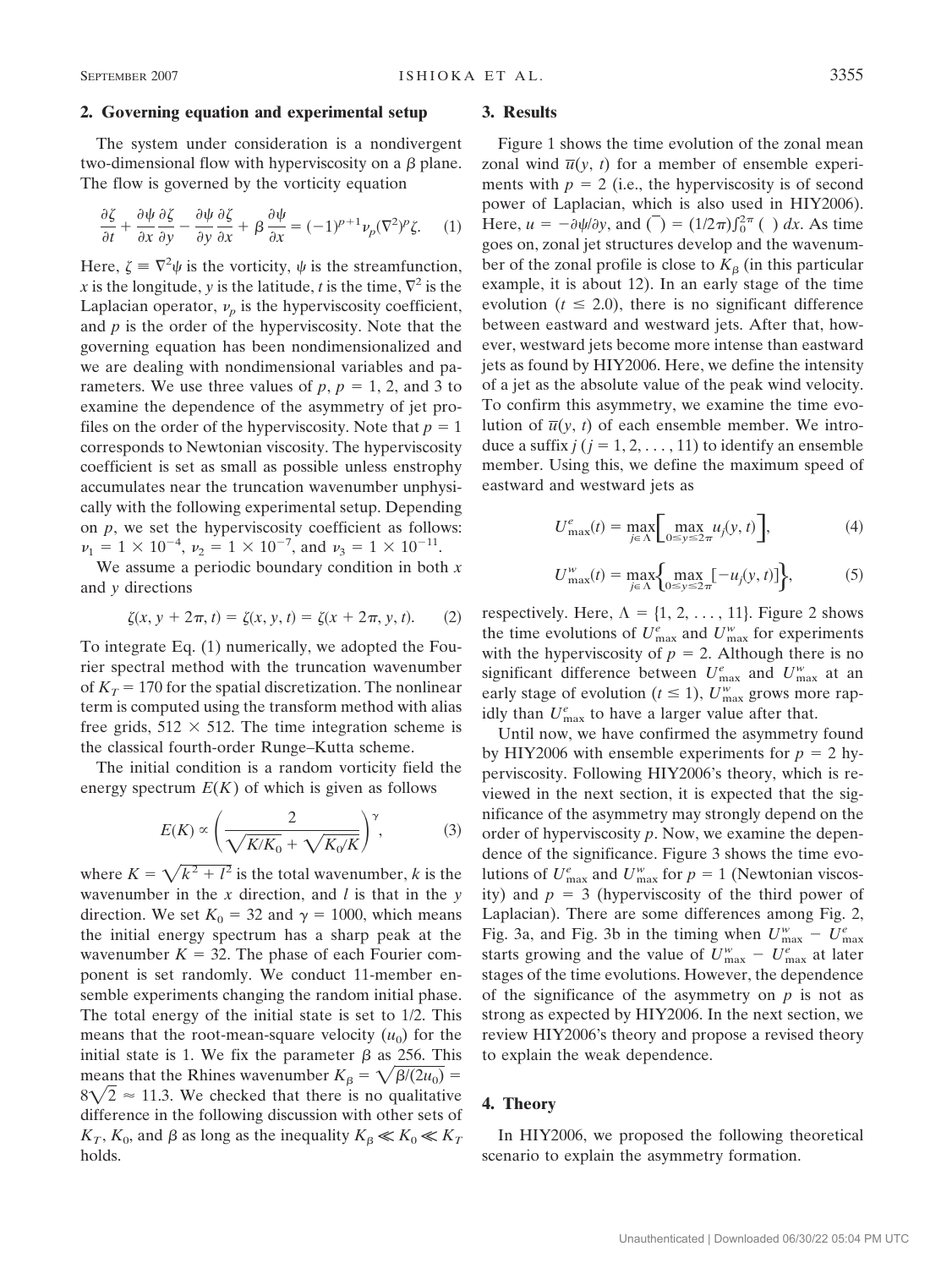

FIG. 1. Time evolution of the zonal mean zonal wind profile  $\overline{u}(y, t)$  for a member of ensemble experiments with  $p = 2$ (hyperviscosity). Time *t* is indicated on the top of each figure.

- 1) At the early stage of time evolution, weak zonal jets are formed by the upward energy cascade, which favors zonal components in  $\beta$ -plane turbulence.
- 2) Considering Rossby wave propagation theory, *l* <sup>2</sup> (*l* is the latitudinal wavenumber) of Rossby waves becomes so large in westward jet regions that Rossby waves are dissipated more easily than in eastward jet regions due to the hyperviscosity.
- 3) When Rossby waves are dissipated, they leave their westward pseudomomentum to zonal jets. Therefore, westward jets are intensified sharply.

To check the validity of the scenario, HIY2006 used a linearized equation of Eq. (1):

$$
\frac{\partial \zeta'}{\partial t} + U_0(y) \frac{\partial \zeta'}{\partial x} + \left( \beta - \frac{\partial^2 U_0}{\partial y^2} \right) \frac{\partial \psi'}{\partial x} = (-1)^{p+1} \nu_p (\nabla^2)^p \zeta'.
$$
\n(6)

Here,  $U_0(y)$  is a prescribed basic zonal flow, and  $\zeta'$  =  $\nabla^2 \psi'$ . The acceleration is evaluated as

$$
\Delta U(y, t) = -\int_0^t \frac{\partial}{\partial y} \left( \overline{u'v'} \right) dt, \tag{7}
$$

where  $u' = -\partial \psi' / \partial y$ ,  $v' = \partial \psi' / \partial x$ . To validate the scenario simply, we consider an idealized situation. The prescribed basic zonal flow profile is set as

$$
U_0(y) = -A \sin(my). \tag{8}
$$

The initial disturbance is set to be a monochromatic wave

$$
\zeta'(x, y, t = 0) = B \sin(kx + ly), \tag{9}
$$

where we set  $k = l = m = K_{\beta}, A = 0.3$ , and  $B = 2K_{\beta}$ . The choice is based on representative values of the wavenumbers for both zonal components and wavy disturbances, and the speed of zonal jets in the nonlinear time evolution at  $t = 1$  when zonal jets start growing but the asymmetry has not yet developed. The value of *B* is set so that the energy of the monochromatic wave is 1/2, which is the initial total energy of the nonlinear time evolution shown in the previous section. To integrate Eqs. (6) and (7) economically, we introduce a scale translation,

$$
x_* = K_{\beta} x, \quad y_* = K_{\beta} y, \quad \nabla_x^2 = K_{\beta}^{-2} \nabla^2, \quad \psi'_* = K_{\beta}^2 \psi',
$$
  

$$
U_{0_*} = K_{\beta} U_0, \quad \Delta U_* = K_{\beta} \Delta U, \quad \beta_* = K_{\beta}^{-1} \beta, \quad \nu_{p_*} = K_{\beta}^{2p} \nu_p.
$$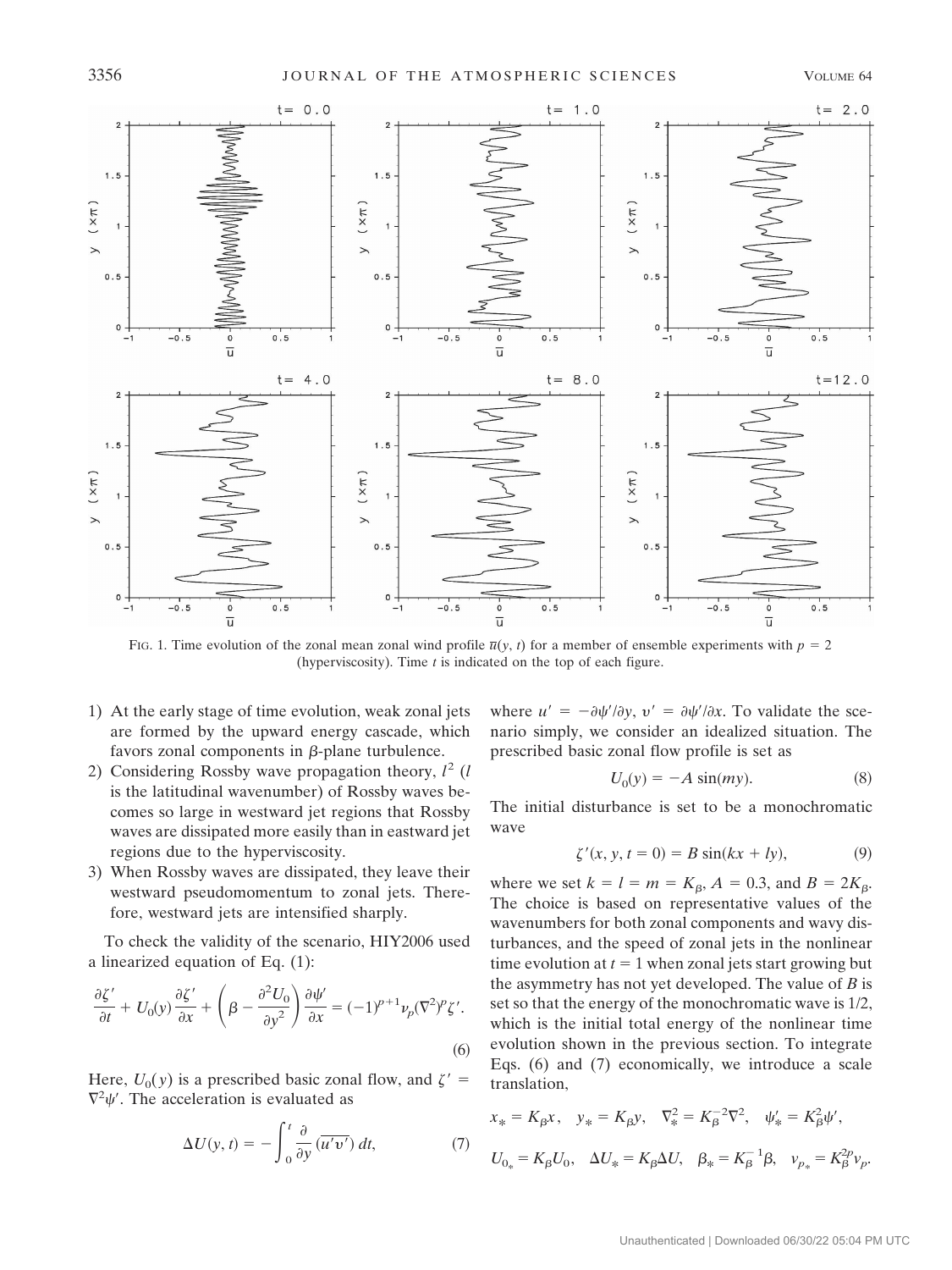

FIG. 2. Time evolutions of  $U_{\text{max}}^w$  (solid line) and  $U_{\text{max}}^e$  (dotted line) with  $p = 2$  (hyperviscosity).

Using this translation, Eqs. (6) and (9) are translated as follows

$$
\frac{\partial \zeta'}{\partial t} + U_{0_*} \frac{\partial \zeta'}{\partial x_*} + \left( \beta_* - \frac{\partial^2 U_{0_*}}{\partial y_*^2} \right) \frac{\partial \psi'_*}{\partial x_*}
$$

$$
= (-1)^{p+1} v_{p_*} (\nabla^2 \zeta') g', \qquad (10)
$$

$$
\zeta'(x_*, y_*, t = 0) = B \sin(x_* + y_*). \tag{11}
$$

Integrating Eq. (10) from the initial condition Eq. (11) is easier than the original problem because we can reduce the truncation wavenumber for Fourier expansion. Time evolution of  $\Delta U(y, t)$  is computed as follows. Conceptually, spectrally discretized version of Eq. (10) can be written as

$$
\frac{d\mathbf{x}}{dt} = \mathbf{M}\mathbf{x}.\tag{12}
$$

Here, **x** represents the vector of spectral coefficients of  $\psi'$ , and **M** is a square matrix corresponding to the linear operators in Eq. (10). Equation (12) can be integrated analytically with the aid of numerical matrix diagonalization. The solution can be written as

$$
\mathbf{x}(t) = \sum_{n} c_n e^{\sigma_n t} \mathbf{v}_n.
$$
 (13)

Here,  $\sigma_n$  and  $\mathbf{v}_n$  are an eigenvalue and a corresponding eigenvector of **M**, respectively. The coefficient  $c_n$  is determined by the initial condition. In Eq. (7),  $\frac{\partial u'v'}{\partial y}$  is a quadratic quantity of  $\psi'$ , so that the time integration can be done analytically using the solution [Eq. (13)] for any *t* even for the limit  $t \to \infty$ . Figure 4 shows  $U(y,$  $y(t) = U_0(y) + \Delta U(y, t)$  profile at  $t = 10$  and as  $t \to \infty$  for the hyperviscosity of  $p = 2$ . As is expected in the scenario, the westward acceleration is sharper and more intense in the westward jet region than the eastward acceleration in the eastward jet region in Fig. 4b (as  $t \rightarrow$  $\infty$ ). However, the growth of the acceleration is very slow. At  $t = 10$  (Fig. 4a), there can be seen the asymmetry, but the acceleration is not so significant as seen in Fig. 2. Figure 5 shows  $U(y, t) = U_0(y) + \Delta U(y, t)$ profile as  $t \to \infty$  for  $p = 1$  (Newtonian viscosity) and



FIG. 3. Same as Fig. 2 but for (a)  $p = 1$  (Newtonian viscosity) and (b)  $p = 3$  (hyperviscosity).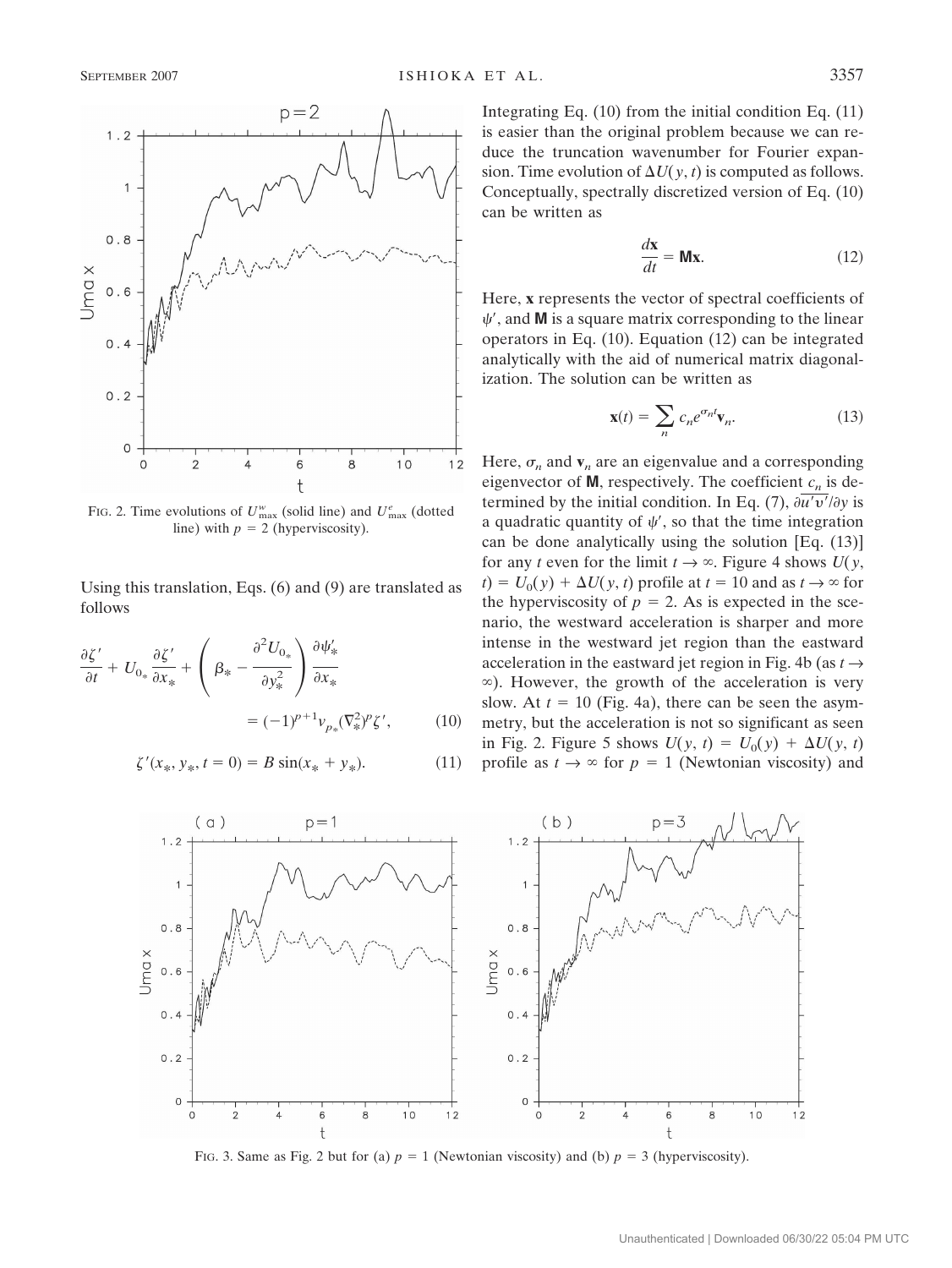

FIG. 4. Acceleration by an initially monochromatic Rossby wave in the linearized model Eqs. (6) and (7) for  $p = 2$  (hyperviscosity). The dotted line shows the prescribed zonal flow profile  $U_0$ , and the solid line shows  $U_0 + \Delta U$  profile at (a)  $t = 10$  and (b)  $t \to \infty$ .

 $p = 3$  hyperviscosity. The asymmetry in final  $(t \rightarrow \infty)$ acceleration is much more significant for  $p = 3$  hyperviscosity than for  $p = 2$ , and it is much less significant for  $p = 1$  Newtonian viscosity.

The final acceleration profile depends mainly on the order of the hyperviscosity when the hyperviscosity coefficient is small enough. Figure 6 shows *U*(*y*, *t*) profile as  $t \to \infty$  for  $p = 1$  (Newtonian viscosity),  $p = 2$ , and  $p = 3$  hyperviscosity with halved value of hyperviscosity coefficients, that is,  $\nu_1 = 0.5 \times 10^{-4}$ ,  $\nu_2 = 0.5 \times 10^{-7}$ , and  $v_3 = 0.5 \times 10^{-11}$ . Comparing Fig. 6a with Fig. 5a, Fig. 6b with Fig. 4b, and Fig. 6c with Fig. 5b, it is hard to see the dependence of the final acceleration profile on the value of the hyperviscosity coefficient. From further computations, it seems that the final acceleration profile converges to a profile that depends only on the order of the hyperviscosity as  $v_p \to 0$  although we have no theoretical proof. Knowing this behavior of the final acceleration profile, we focus on the dependence of the acceleration profile on the order of the hyperviscosity in this paper.

As seen above, there are two defects in HIY2006's theory. That is, the growth of the acceleration is too slow and the dependence of the acceleration asymmetry on *p* is too strong comparing with the results of nonlinear time evolution seen in the previous section.



FIG. 5. Same as Fig. 4b but for (a)  $p = 1$  (Newtonian viscosity) and (b)  $p = 3$  (hyperviscosity).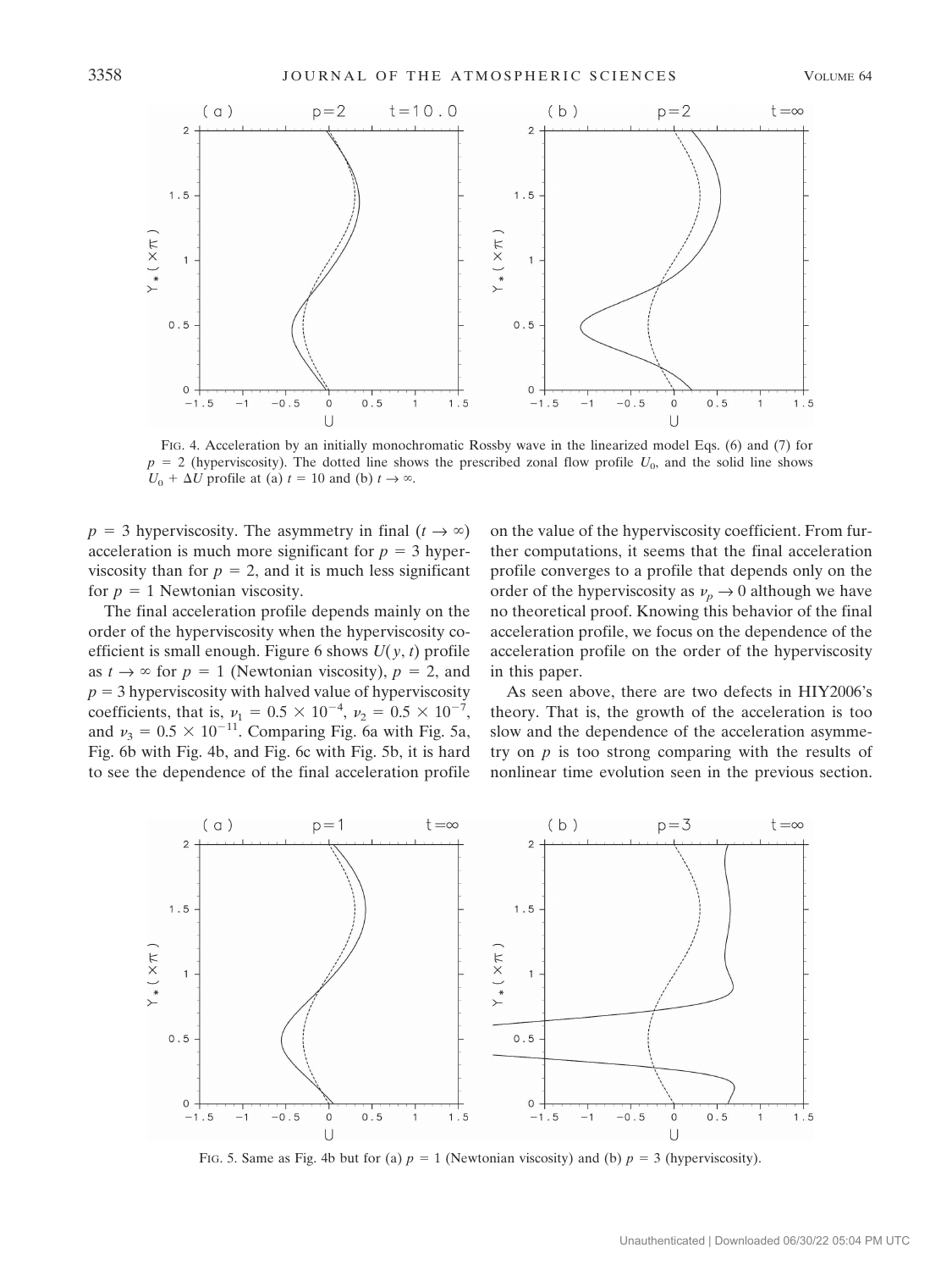

FIG. 6. (a) Same as Fig. 5a, (b) same as Fig. 4b, and (c) same as Fig. 5b. In Fig. 6, the value of the hyperviscosity coefficients is half of that in Figs 4 and 5.

Therefore, we now try to revise the scenario to fill the gap. In the scenario and the computation, we neglected two important effects. One is the effect that the acceleration changes the basic profile, which will affect Rossby wave propagation. The other is the effect of hyperviscosity on the basic profile, which will smooth it. To include these effects, we change Eq. (6) into

$$
\frac{\partial \zeta'}{\partial t} + U(y, t) \frac{\partial \zeta'}{\partial x} + \left( \beta - \frac{\partial^2 U}{\partial y^2} \right) \frac{\partial \psi'}{\partial x} = (-1)^{p+1} \nu_p (\nabla^2)^p \zeta',\tag{14}
$$

and let *U* change as

$$
\frac{\partial U(y,t)}{\partial t} = -\frac{\partial}{\partial y} \left( \overline{u'v'} \right) + (-1)^{p+1} v_p (\nabla^2)^p U. \tag{15}
$$

We integrate Eqs. (14) and (15) simultaneously from the initial condition  $U(y, t = 0) = U_0(y)$  with the scale translation described above. These coupled equations form a nonlinear system, so that the time integration is done numerically using the classical fourth-order Runge–Kutta scheme. Figure 7 shows *U*(*y*, *t*) profiles at  $t = 10$  computed for  $p = 1, 2$ , and 3. In Fig. 7, each figure shows sharp acceleration in the westward jet region and the intensity of the acceleration is large enough even at  $t = 10$ , but the difference of the acceleration among the figures is not so large as that between Figs. 4 and 5.

To check which of the two effects, the change in the basic profile and the hyperviscosity on the zonal mean flow, is important, we conduct an additional set of computations removing the hyperviscosity term in the time evolution equation of the zonal mean flow [Eq. (15)]. Figure 8 shows resulting  $U(y, t)$  profiles at  $t = 10$  computed for  $p = 1, 2$ , and 3. The difference of the acceleration among the figures in Fig. 8 is as inconspicuous as that in Fig. 7. Therefore, it is concluded that the effect of the hyperviscosity on the zonal mean flow is



FIG. 7. Acceleration by an initially monochromatic Rossby wave in the linearized model Eqs. (14) and (15) at  $t = 10$ . The dotted line shows the prescribed zonal flow profile  $U_0$ , and the solid line shows *U* profile; for (a)  $p = 1$  (Newtonian viscosity), (b)  $p = 2$ (hyperviscosity), and (c)  $p = 3$  (hyperviscosity).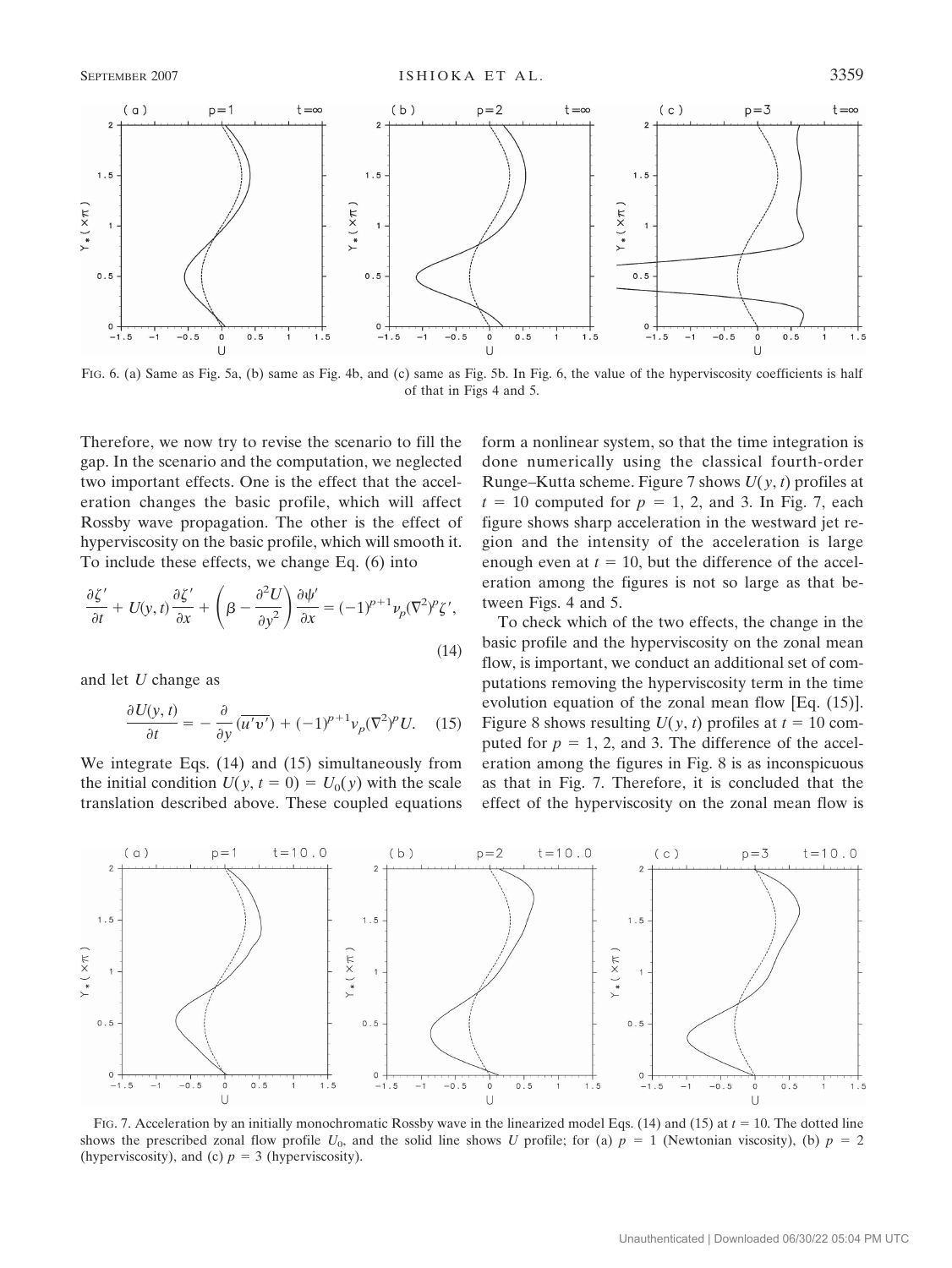

FIG. 8. Same as Fig. 7 except that the acceleration is calculated without the hyperviscosity term in Eq. (15).

much less important for reducing the dependence of the acceleration on the order of the hyperviscosity.

Although the results above indicate that the wave– mean-flow interaction can explain the asymmetry in the acceleration profile and the insignificant dependence on the order of the hyperviscosity, they are based on the quasilinear system consists of Eqs. (14) and (15), which neglects the wave–wave interactions. To examine whether the wave–wave interactions can affect the acceleration profile largely or not, we conduct a further set of computations. The full nonlinear governing equation, Eq. (1), is integrated from the same initial condition as used in the quasilinear system above. That is, the initial  $\zeta$  field can be written as

$$
\zeta(x, y, t = 0) = -\frac{dU_0}{dy} + \zeta'(x, y, t = 0) = Am\cos(my) + B\sin(kx + ly)
$$
 (16)

using Eqs. (8) and (9). Figure 9 shows resulting zonal mean flow profile  $\overline{u}(y, t)$  at  $t = 10$  computed for  $p = 1$ , 2, and 3. Comparing Fig. 9 with Fig. 7, the acceleration profiles are very similar for each *p*. This result indicates that the wave–wave interactions are much less important for the asymmetric acceleration than the wave– mean-flow interactions. The reason the wave–wave interactions have secondary importance is thought that the wave–mean-flow interactions affect the characteristics of the wave propagation dominantly through the change in the mean flow profile while waves of higher wavenumbers generated by the wave–wave interactions are transient and have little effect on the propagation of the primary wave.

## **5. Discussion and conclusions**

One main conclusion of this paper is that the asymmetry found by HIY2006, which is that westward jets are more intense than eastward jets in  $\beta$ -plane decaying turbulence, can be seen even if we adopt Newtonian viscosity not hyperviscosity. That is, the asymmetry is not an illusion arising from hyperviscosity. This weak



FIG. 9. Same as Fig. 7 except that the acceleration is calculated with the full nonlinear equation, Eq. (1).